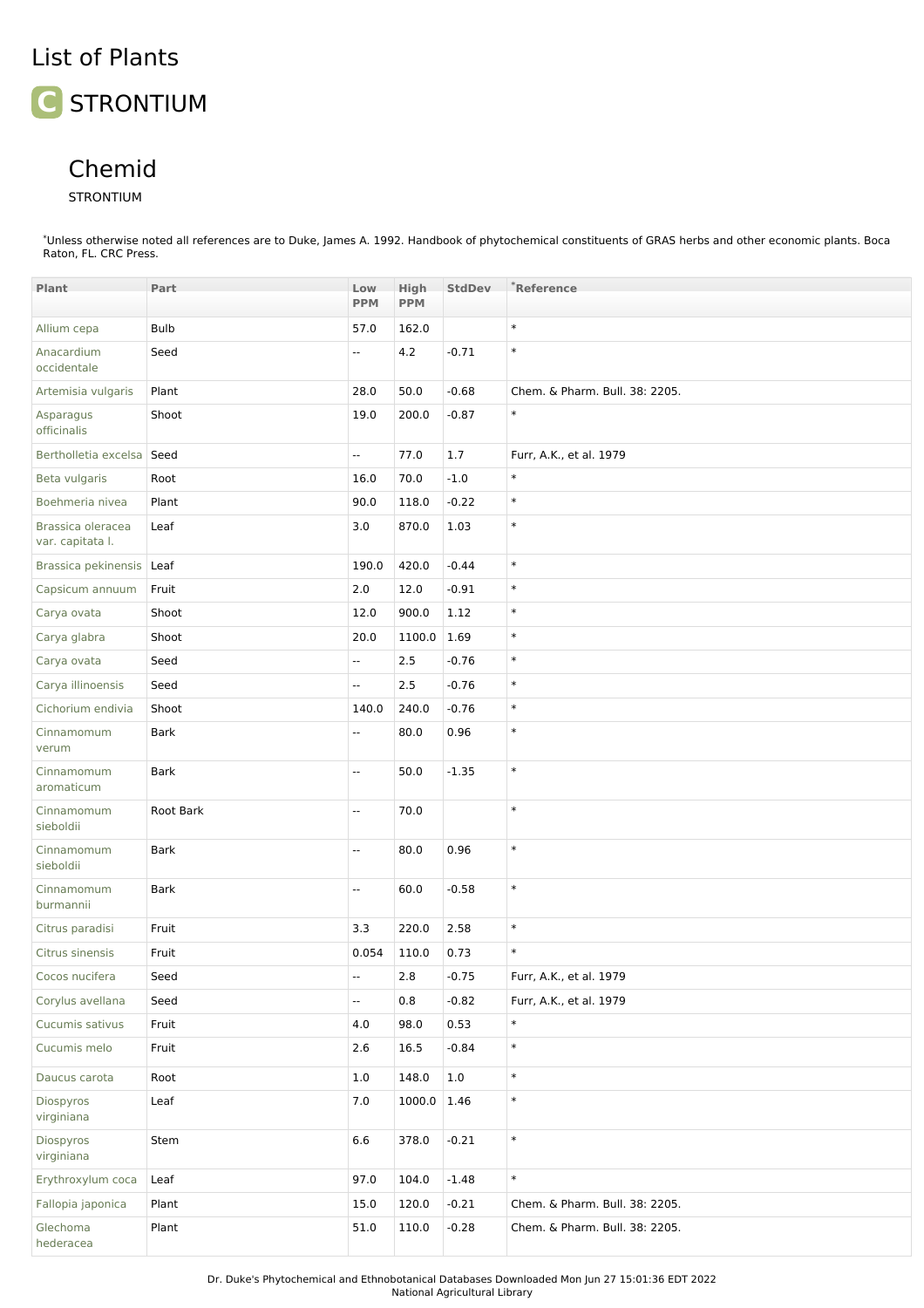| Glycine max                | Seed  | 3.0            | 42.0                     | 0.54    | $\ast$                                                                                                                        |
|----------------------------|-------|----------------|--------------------------|---------|-------------------------------------------------------------------------------------------------------------------------------|
| Inula helenium             | Plant | $\mathbf{u}$   | u.                       |         | $\ast$                                                                                                                        |
| Juglans nigra              | Seed  | $\mathbb{L}$   | 7.1                      | $-0.61$ | Furr, A.K., et al. 1979                                                                                                       |
| Juglans cinerea            | Seed  | Ξ.             | 0.3                      | $-0.83$ | $\ast$                                                                                                                        |
| Juniperus<br>virginiana    | Shoot | 7.0            | 440.0                    | $-0.19$ | $\ast$                                                                                                                        |
| Lactuca sativa             | Shoot | 2.0            | 580.0                    | 0.21    | $\ast$                                                                                                                        |
| Linum<br>usitatissimum     | Seed  | Ξ.             | Ξ.                       |         | ANON. 1948-1976. The Wealth of India raw materials. Publications and<br>Information Directorate, CSIR, New Delhi. 11 volumes. |
| Liquidambar<br>styraciflua | Leaf  | 8.0            | 246.0                    | $-1.02$ | $\ast$                                                                                                                        |
| Liquidambar<br>styraciflua | Stem  | 6.0            | 840.0                    | 1.71    | $\ast$                                                                                                                        |
| Lycopersicon<br>esculentum | Fruit | $\mathbb{Z}^2$ | 140.0                    | 1.24    | $\ast$                                                                                                                        |
| Malus domestica            | Fruit | 0.165          | 8.6                      | $-0.97$ | $\ast$                                                                                                                        |
| Nyssa sylvatica            | Stem  | 10.0           | 880.0                    | 1.88    | $\ast$                                                                                                                        |
| Nyssa sylvatica            | Leaf  | 7.0            | 910.0                    | 1.17    | $\ast$                                                                                                                        |
| Panax                      | Plant | $\frac{1}{2}$  | $\overline{\phantom{a}}$ |         | $\ast$                                                                                                                        |
| quinquefolius              |       |                |                          |         |                                                                                                                               |
| Petasites japonicus        | Plant | 36.0           | 160.0                    | 0.06    | Chem. & Pharm. Bull. 38: 2205.                                                                                                |
| Petroselinum<br>crispum    | Plant | 285.0          | 396.0                    | 1.63    | $\ast$                                                                                                                        |
| Peucedanum<br>decursivum   | Plant | 100.0          | 130.0                    | $-0.14$ | $\ast$                                                                                                                        |
| Phaseolus vulgaris         | Fruit | 2.0            | 105.0                    | 0.65    | $\ast$                                                                                                                        |
| Phaseolus lunatus          | Seed  | 1.0            | 100.0                    | 2.46    | $\ast$                                                                                                                        |
| Phaseolus vulgaris         | Seed  | 0.7            | 34.0                     | 0.28    | $\ast$                                                                                                                        |
| Pimenta dioica             | Plant | $\sim$         | 20.0                     | $-0.88$ | $\ast$                                                                                                                        |
| Pinus echinata             | Shoot | 3.0            | 84.0                     | $-1.2$  | $\ast$                                                                                                                        |
| Pistacia vera              | Seed  | u.             | 10.0                     | $-0.51$ | $\ast$                                                                                                                        |
| Polystichum                | Plant | 20.0           | 60.0                     | $-0.61$ | $\ast$                                                                                                                        |
| polyblepharum              |       |                |                          |         |                                                                                                                               |
| Prunus serotina            | Leaf  | 8.0            | 480.0                    | $-0.25$ | $\ast$                                                                                                                        |
| Prunus persica             | Fruit | 0.225          | 45.0                     | $-0.36$ | $\ast$                                                                                                                        |
| Prunus dulcis              | Seed  | $\sim$         | 16.0                     | $-0.32$ | $\ast$                                                                                                                        |
| Prunus serotina            | Stem  | 0.5            | 378.0                    | $-0.21$ | $\ast$                                                                                                                        |
| Prunus domestica           | Fruit | 0.33           | 51.0                     | $-0.26$ | $\ast$                                                                                                                        |
| Pyrus communis             | Fruit | 0.45           | 18.5                     | $-0.8$  | $\ast$                                                                                                                        |
| Quercus rubra              | Stem  | 20.0           | 330.0                    | $-0.41$ | $\ast$                                                                                                                        |
| Quercus alba               | Plant | 10.0           | 532.0                    | 2.54    | $\ast$                                                                                                                        |
| Quercus velutina           | Stem  | 16.0           | 186.0                    | $-1.01$ | $\ast$                                                                                                                        |
| Quercus rubra              | Seed  | Щ.             | 1.3                      | $-0.8$  | $\ast$                                                                                                                        |
| Quercus stellata           | Stem  | 5.0            | 126.0                    | $-1.26$ | $\ast$                                                                                                                        |
| Quercus phellos            | Stem  | 14.0           | 126.0                    | $-1.26$ | $\ast$                                                                                                                        |
| Rhus copallina             | Leaf  | 13.0           | 288.0                    | $-0.88$ | $\ast$                                                                                                                        |
| Rhus glabra                | Stem  | 4.0            | 670.0                    | 1.0     | $\ast$                                                                                                                        |
| Rhus copallina             | Stem  | 12.0           | 427.0                    | $-0.01$ | $\ast$                                                                                                                        |
| Sassafras albidum          | Leaf  | 2.0            | 680.0                    | 0.41    | $\ast$                                                                                                                        |
| Sassafras albidum          | Stem  | 3.0            | 370.0                    | $-0.25$ | $\ast$                                                                                                                        |
| Solanum                    | Tuber | 0.39           | 60.0                     |         | $\ast$                                                                                                                        |
| tuberosum                  |       |                |                          |         |                                                                                                                               |
| Solanum<br>melongena       | Fruit | $2.0\,$        | $5.6\,$                  | $-1.02$ | $\ast$                                                                                                                        |